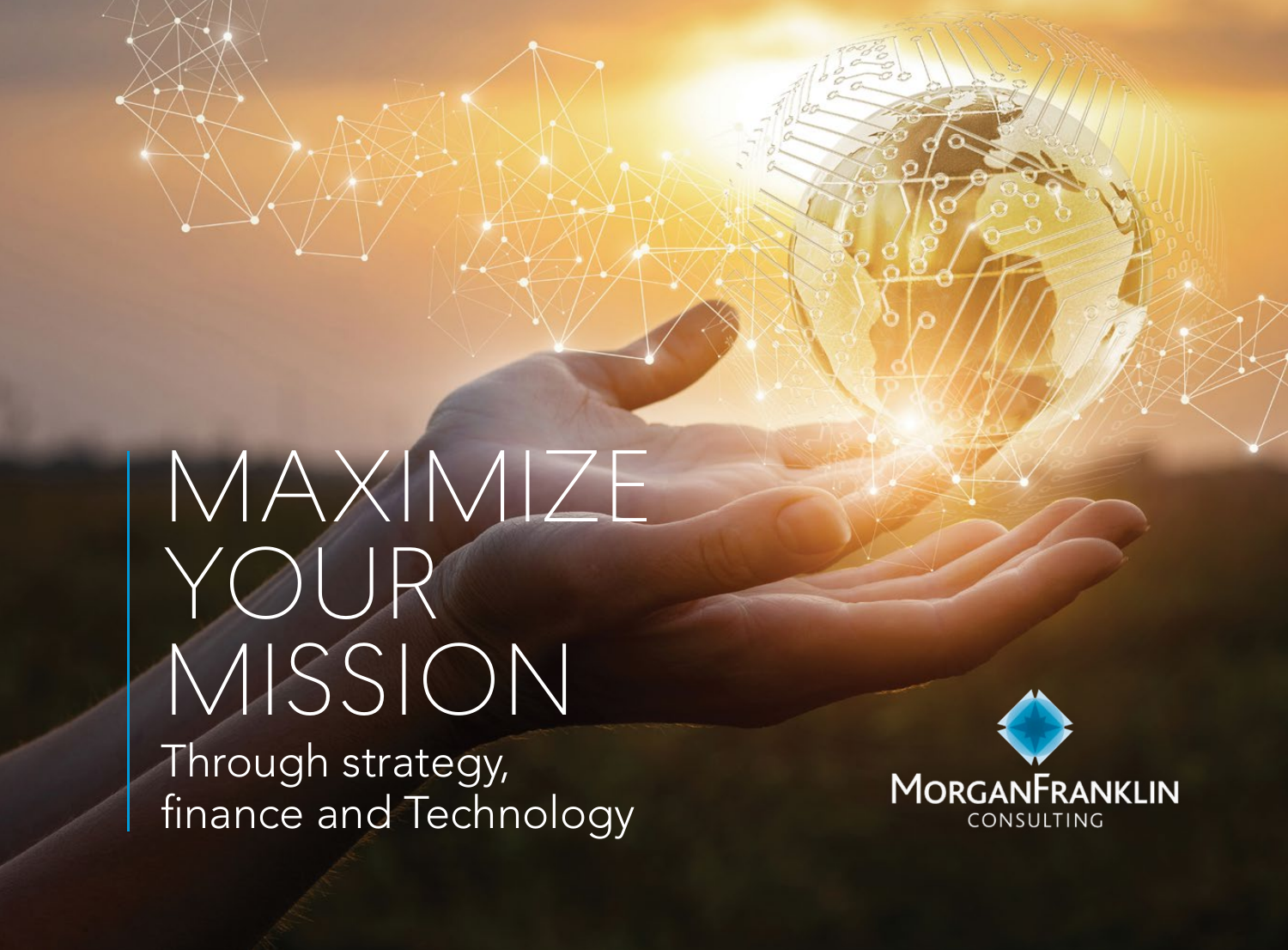# As a nonprofit,

you are focused on furthering a particular social cause or advocating for a shared point of view. You are dedicated to connecting people, championing humanitarian causes, or supporting a profession. To best do this, you must use your funding diligently and put all dollars to their best use.

Operating a successful nonprofit requires more than just adequate funding and good management. At MorganFranklin, we're strongly committed to helping nonprofit organizations carry out their missions and achieve their objectives.





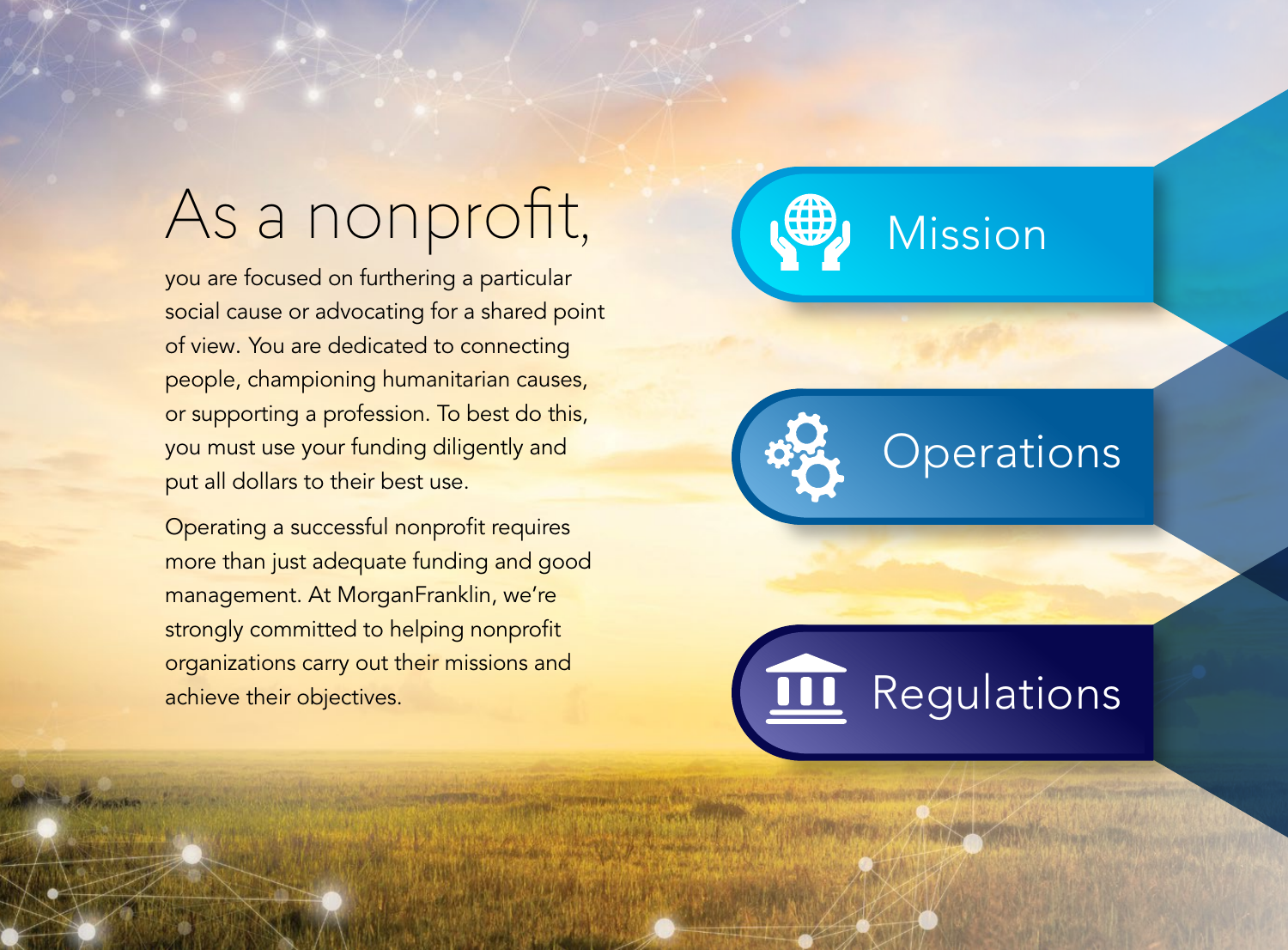## **STRATEGY & IMPLEMENTATION**

- Business strategy (e.g. target operating model and organizational design)
- Digital transformation (e.g. digital procurement optimization)
- Operational improvement (e.g. pledge/ gift process redesign and optimization and financial close, consolidation and reporting process improvement)

#### **TECHNOLOGY ADVISORY**

- IT strategy and planning
- IT transformation including system selection and implementation
- Security, compliance, and regulatory requirements

# **REPORTING, BUDGETING & ACCOUNTING**

- Complex technical accounting matters and implementation of new accounting standards
- Stepping in to fill day-to-day operational needs
- Corporate performance reporting implementation
- Budgeting, forcasting and cash management
- Policies and procedure development
- OMB Circulars
- Federal and state grants management

## **COMPLIANCE & REGULATION ADVISORY**

- Audit readiness
- GAAP basis financial reporting
- Regulatory reporting
- Internal control procedures
- Contract Compliance
- Internal audit
- For organizations spending federal funds that are subject to OMB Uniform Guidance compliance requirements—
	- » Assistance with understanding and operationalizing federal grants and Uniform Guidance requirements.
	- » Audit remediation support on financial statements and compliance audits.